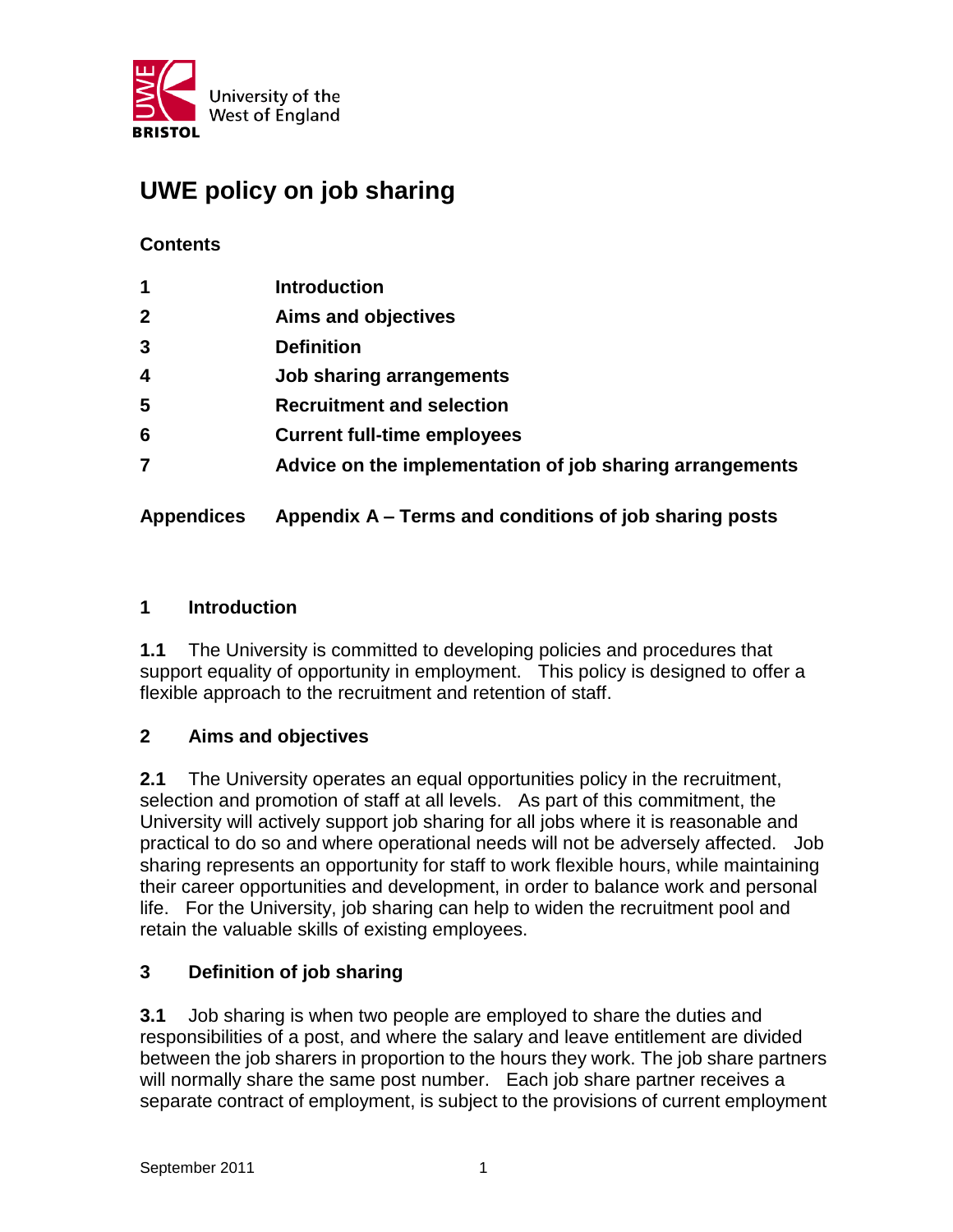legislation, and is managed on a separate basis. However, the success of the job share depends on the co-operation and communication between the job share partners, and they jointly own the responsibility for delivering the whole job.

# **4 Job sharing arrangements**

**4.1** Guidance on job sharing arrangements should be sought from the HR Team when a post becomes vacant, or when a request to job share is received from an existing full-time employee. Agreement to a job being shared should not be unreasonably withheld and, when new and replacement posts become available, the expectation will be that the post will be open to job sharing and all posts will be advertised on this basis. However, if a manager feels that the duties of the post are not suitable for a job sharing, s/he should discuss this with the HR Recruitment Team initially.

# **4.2** Considerations may include:

**4.2.1** The nature and extent of any managerial or supervisory responsibilities. Such responsibilities do not automatically preclude a role from being delivered through a job share and it is important to consider how the staff management aspects of the role could be successfully operated. A job share manager post responsible for a job share subordinate post would have particular challenges.

**4.2.2** The pre-existence of other job share or part-time posts within the section It is not possible to be prescriptive on this. However, there will be a point beyond which it ceases to be operationally viable to offer any further job share or part-time arrangements within a section.

## **4.2.3** The nature of the role, its duties and responsibilities

For a job share to operate successfully it must be possible either for tasks to transfer effectively between the job share partners or, where this is not possible for certain of the tasks, for them to be assigned primarily to one partner without the timescale for completion being affected. Operating a job share arrangement successfully will be adversely affected by the following features occurring in combination: (1) greater number of on-going issues to be passed between partners (2) greater need for full contextual understanding in order to engage effectively with issues (3) greater need for continuity of service delivery (4) shorter timescales for delivering the service response.

## **4.2.4** The availability of line management support

There will be times when line management will need to provide support to the job share arrangement to ensure that it is operating effectively on a day to day basis, for example to provide additional briefing or to resolve issues affecting the continuity of service. The physical location of line management in relation to the role and the availability of line management time to the job share partnership are important factors.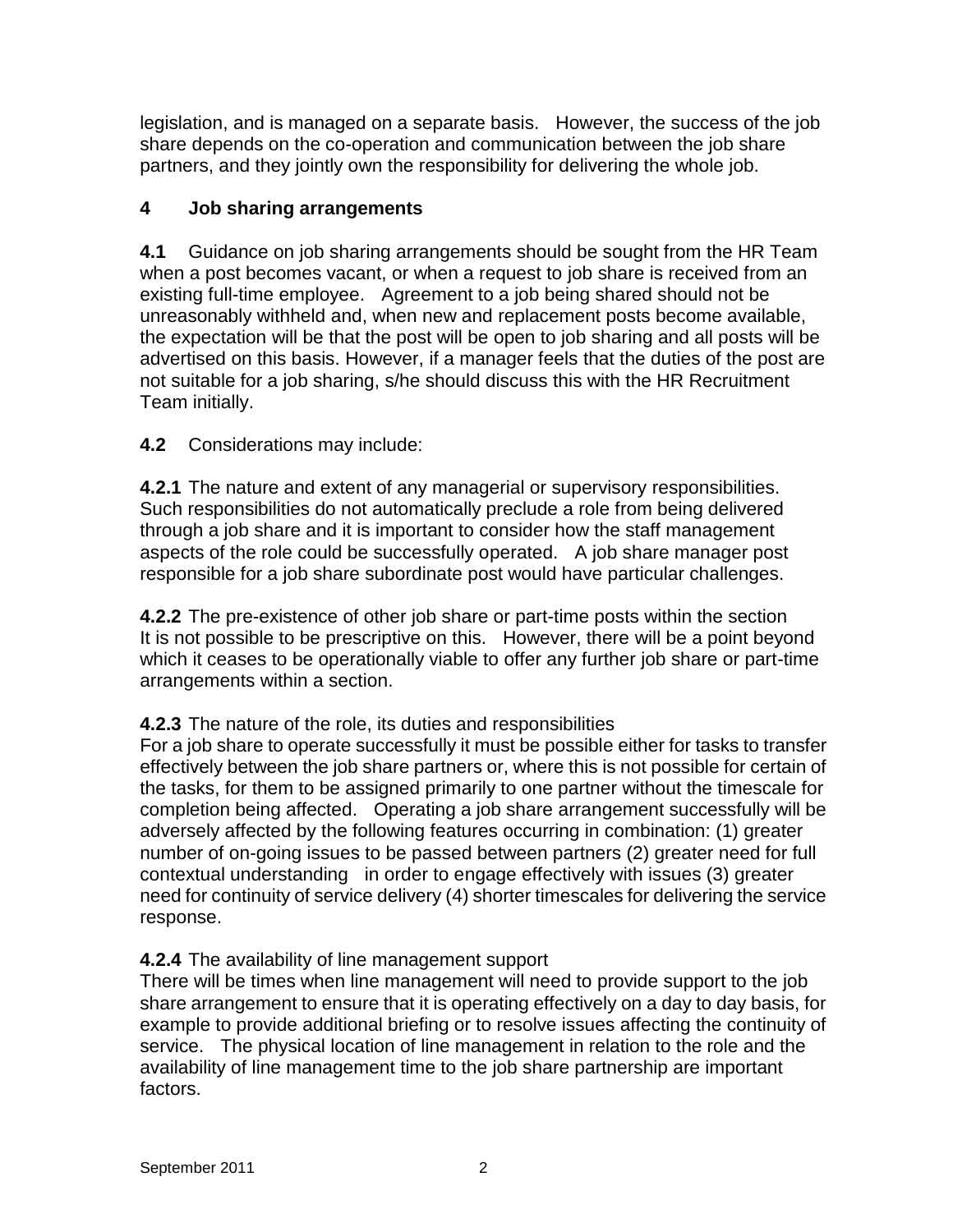#### **4.2.5** The effectiveness of handover arrangements

Effective handover arrangements are critical to the successful operation of a job share partnership. There needs to be a sufficient period of overlapping time for work to be passed over effectively and this will either result in the role not being operated for the full 37 hours per week, or the need for the weekly hours of the job sharers to be increased to compensate.

#### **4.2.6** The need for briefing and communication

Depending on the nature of the role, it may be necessary for both job share partners to attend briefings/meetings or it may be effective for one partner to attend and then brief the other. The greater the need for both partners to be present at particular business events and the more regularly such events occur then the greater the amount of working time lost to the position as a result of the job share arrangement this may affect its viability.

#### **4.2.7** The skills and experience of the job share partners

A job share is a partnership and requires each partner to contribute effectively and equally to its successful operation. The skills and attributes need to be equally balanced to ensure each is able to deliver all aspects of the role in the same way and with the same level of skill. Where there is a differential over more than an initial induction period then the tasks will naturally become split between the partners rather than shared and the post will not operate as an effective job share.

## **4.2.8** The commitment of the job share partners

Regardless of the effectiveness of handover arrangements, there will be times when one partner will need to be in contact with the other through the week to ensure any shortfall in contextual understanding does not affect service delivery. The availability of each partner to the other during non-working time is a critical success factor and requires a greater commitment to the role than would be the case for any other part-time arrangement. Whilst there can be no requirement for partners to cover for each other's annual leave or sickness, it would not be unreasonable to ask whether urgent work or a critical event could be covered.

**4.3** The way in which the actual hours of a job share post are divided between the postholders should be decided by the line manager in consultation with the job share partners, taking into account the following:

**4.3.1** the needs of the faculty, service, department and/or section;

- **4.3.2** any limitations on accommodation, equipment etc;
- **4.3.3** the need to build in a handover period or liaison time (the total hours worked by the job share partners should not exceed the normal full-time hours of the post);
- **4.3.4** communication between the job share partners, between them and their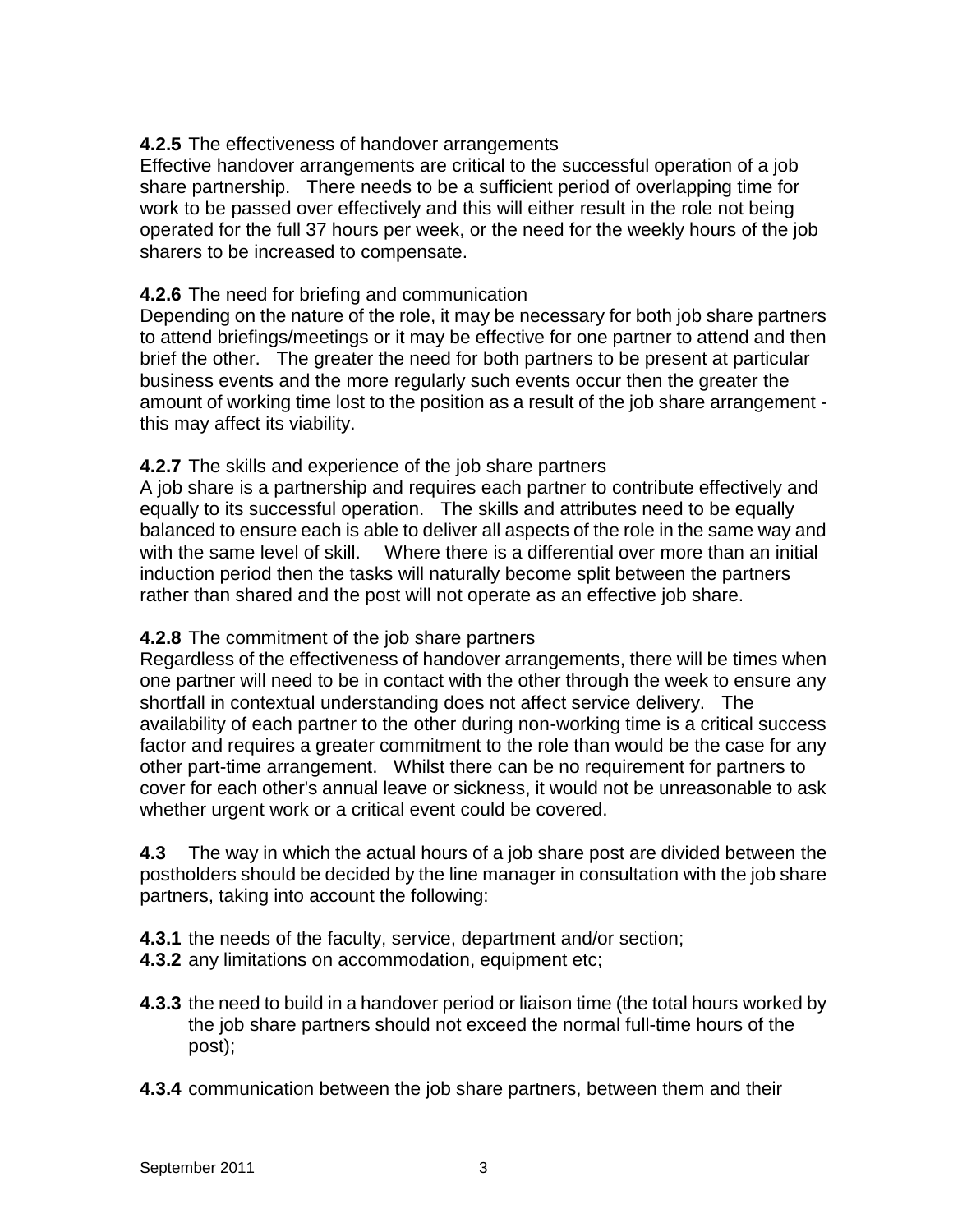manager, between the job share partners and their colleagues, and between the job share partners and their students/customers/key contacts etc;

**4.3.5** the need to ensure consistency of approach.

**4.4** The overall duties and responsibilities of the post should be shared between the job share partners in liaison with the line manager.

**4.5** Advice and guidance on any of these practical arrangements is available from the HR Team.

# **5 Recruitment and selection**

**5.1** When recruiting for a post the normal approach of appointing the person (or job share partners) whose skills profile is best match to the person specification should be adhered to.

**5.2** When an application is received from a person wanting to job share, it must be assessed in the same way as applications from other candidates. The candidate should be shortlisted, interviewed and tested in order to be assessed against the person specification for the post. If this candidate is appointed, the other half of the post will then be advertised.

**5.3** Similarly, if a joint application is received from two people wanting to job share together, each applicant must be assessed against the person specification for the post. The normal practice will be to shortlist, interview and test each job share partner separately in order to assess each one against the person specification for the post. In addition, it may also be appropriate to meet the job share candidates together in order to discuss their joint application (eg their preferred practical arrangements). Any offer of employment to two people wishing to job share will be conditional on them agreeing the practical arrangements with their line manager, for example exact working pattern and job split.

# **6 Current full-time employees**

**6.1** All staff can request to work in a job share, and there may be occasions when a current employee who is employed on a full-time basis wishes to reduce his/her hours of work by sharing his/her post. Examples of possible circumstances are: employees returning from maternity, paternity or adoptive leave; employees caring for older relatives or disabled family members; disabled employees who may now wish to work on a part-time basis; or employees who may wish to spend more time on outside interests.

**6.2** Employees raise their request to make such applications to convert a post to a job share informally with their line manager, either in a 1:1 meeting or by e-mail. These requests should be carefully considered by the line manager and fully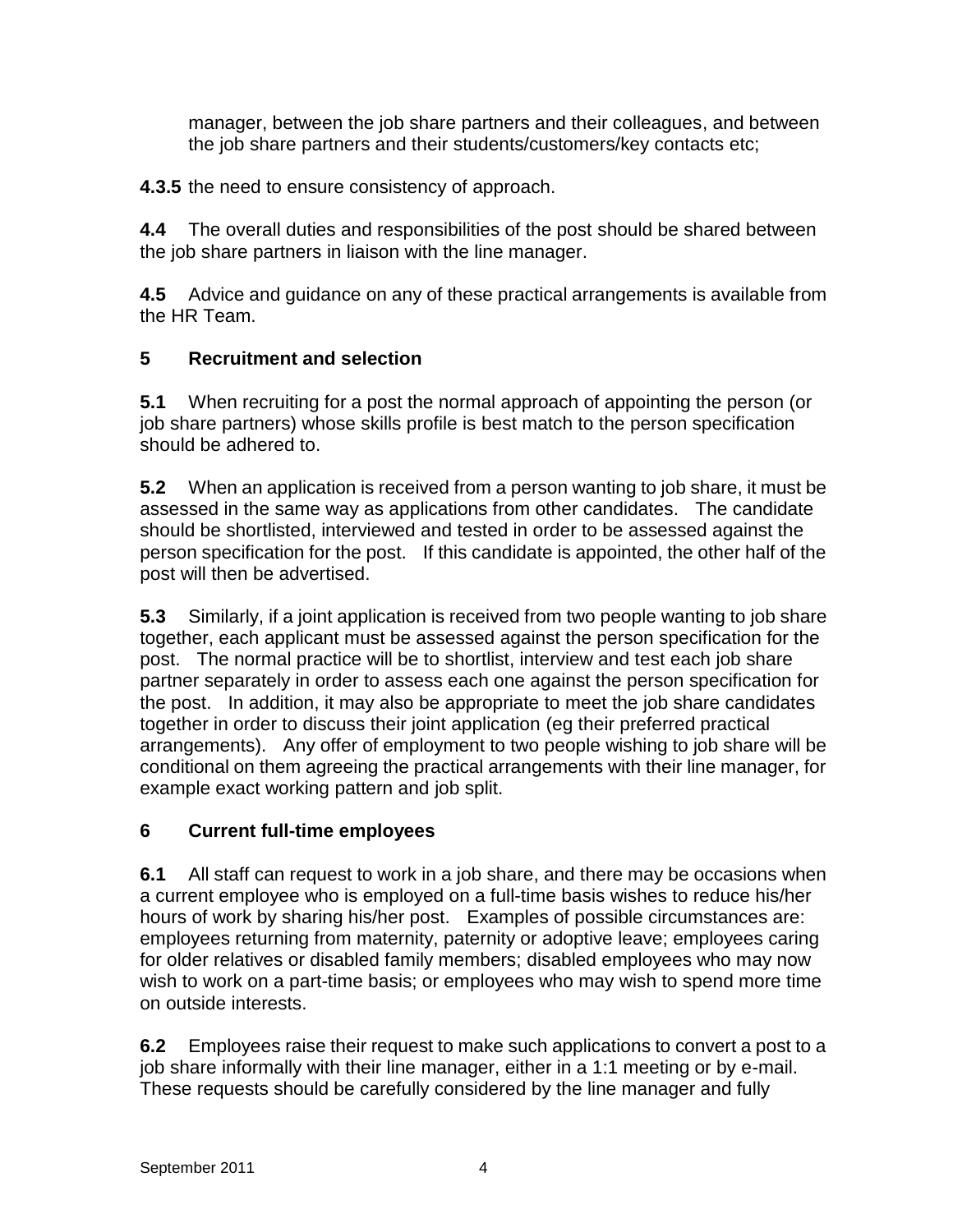explored with the member of staff concerned. If the line manager believes that the post is not suitable for job sharing, s/he should consult the HR Team in the first instance. The line manager must keep the employee informed of progress, and notify himj/her of the decision within a reasonable timescale.

# **7 Advice on the implementation of job sharing arrangements**

**7.1** Hours of work - the way in which the hours are divided between the job share partners will be at the discretion of the line manager, in liaison with the job holders, to ensure that operational needs are met. However, examples of how the working week can be divided are as follows:

- **7.1.1** half or split days, i.e. one partner working in the morning and the other partner working in the afternoon;
- **7.1.2** half or split weeks i.e. one partner working the first 2.5 days (Monday to Wednesday morning) and the other partner working the remaining 2.5 days (Wednesday afternoon to Friday);
- **7.1.3** two days one week and three days the next i.e. with the job sharers alternating to work the extra day;
- **7.1.4** alternate weeks i.e. job share partners each work one on week on, one week off. Normally this is on a Wednesday pm to Wednesday am basis.

**7.2** This is not an exhaustive list but merely outlines a few examples. Ideally the job share partners should each cover half the hours of the post. However, sometimes it may be convenient to split the hours on an unequal basis, e.g. one partner working 2 days and the other partner working 3 days.

**7.3** Flexitime - Where a system of flexitime is in operation, the application of the system to a job share arrangement will be discussed between the line manager and the job share partners, and agreed in advance.

**7.4** Handover Period - It is usual to have a handover/changeover period, included in the working pattern. The details of the handover period will vary from post to post and working pattern and the advice of UWE's Human Resources Team should be sought where needed.

Further guidance on all aspects of flexible working can be found on the HR intranet: [http://imp.uwe.ac.uk/imp\\_public/listCategory.asp?pid=2&cat=121](http://imp.uwe.ac.uk/imp_public/listCategory.asp?pid=2&cat=121)

**Human Resources September 2011**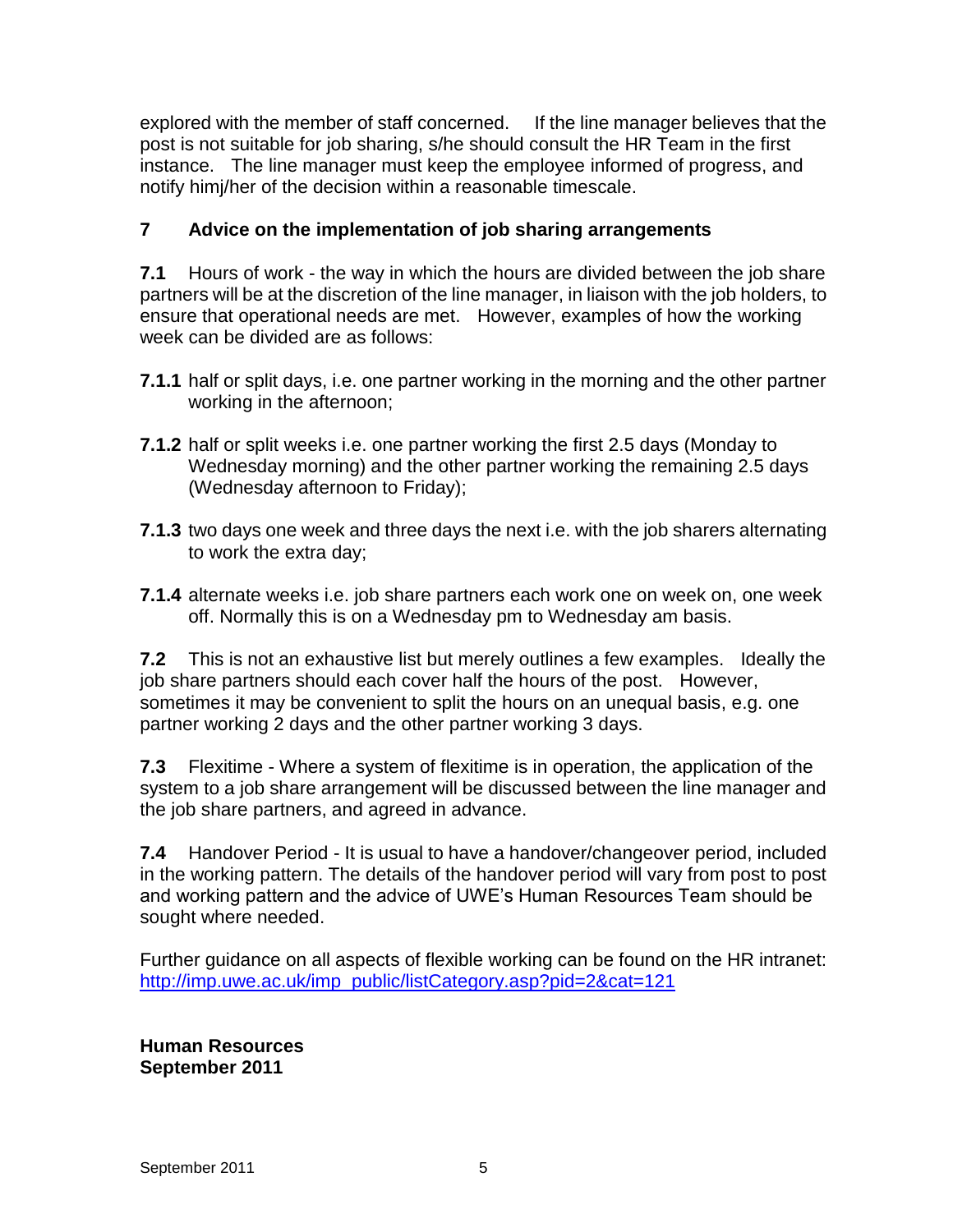# **Appendix A**

## **1) Terms and conditions of job sharing posts**

- a) The offer to one candidate of a job share is conditional upon another job share partner also accepting it.
- b) The offer letter and contract will outline:
	- i) each postholder's job title;
	- ii) the working pattern applicable to each job share candidate e.g. mornings/afternoon; or 2.5 days per week each; or 50:50 each week; or a job share on the basis of working one week on and one week off etc;
	- iii) if the job share partners do not work on a 50:50 basis each, how the actual working hours are divided e.g.40:60;
	- iv) salary will be paid on a pro-rata basis. Note that any additional hours worked by a job share partner will be paid at single time until the hours worked are in excess of normal full-time hours for the relevant staff group;
	- v) grade although job share partners will be on the same grade, differences in levels of experience and/or previous employment may justify paying the job share partners different salary points on the same grade;
	- vi) annual holidays the holiday entitlement will apply on a pro-rata basis;
	- vii) public, statutory and customary holidays will be shared between the job share partners on a pro-rata basis;
	- viii)job share partners are entitled to the normal provision of sickness payment and have to follow the same reporting procedures as all employees;
	- ix) job share partners are entitled to the normal maternity and other benefits as a full-time members of staff, on a pro-rata basis.
- c) job sharers will have individual performance development reviews (PDRs), in accordance with appropriate University policies. If it is deemed appropriate to share some information from individual PDRs, particularly in relation to the operation of the job share arrangement, then this can be done only with the consent of both job share partners, and the details of what can be shared will be mutually agreed. (Such information might include training and development needs and opportunities, communication issues etc).
- d) in normal circumstances the expectation is that the total hours worked by the job share partners will not be more than those of full-time staff;

# **2) Desk Space and Accommodation**

a) Individual job sharers will normally share office accommodation, including office equipment e.g. computer, desk, telephone, filing cabinet. Where the sharers' working periods overlap substantially due to individual workloads etc, additional office/desk space should be provided. Work stations should be set up in accordance with health and safety requirements for each job share partner.